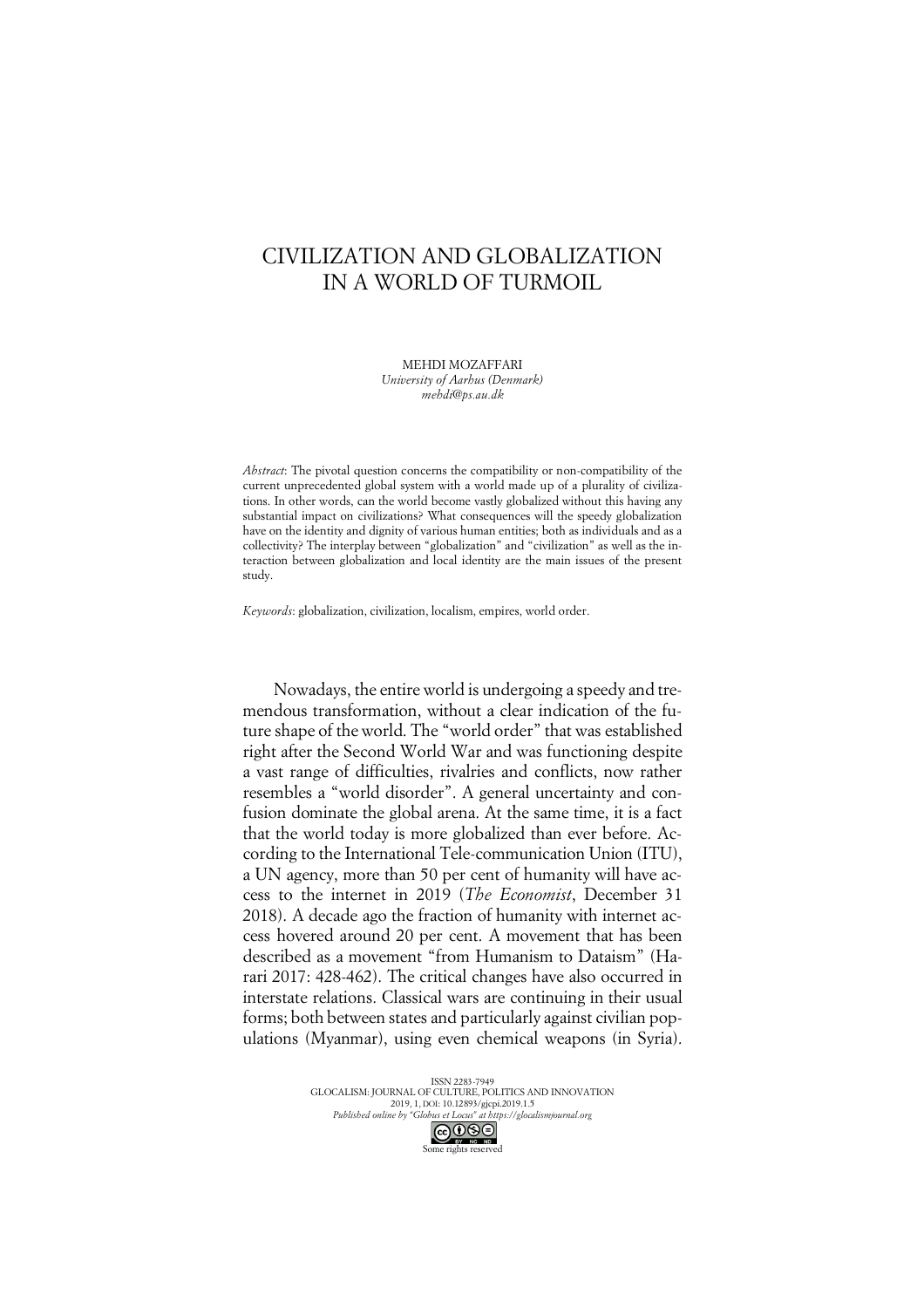What is particularly new in this field is the gradual supplement to classical wars by terrorism conducted by new actors like al-Qaida and Daesh and by new forms such as cyberwars, drones, fake news and Huawei-Apple's proxy war.

Parallel to this unprecedented globalization process, we are witnessing the change at the global level, more accentuated in Western societies, of our set of values, ethics and morality. The rise of the *#MeToo* movement, vegans, the ongoing reclaim for acknowledgment of transsexuality, the depressive feelings expressed in the works of authors like Houellebecq (2019) are all manifestations of the beginning of a new global era. An era in search of *thymos*, demand for *Dignity and the Politics of Resentment* (Fukuyama 2018). Besides these numerous new soft claims for recognition, there also exist some hard claims relating to the real participation of citizens in the democratic process. This process goes in two different directions. One is producing "populism" and the other is manifesting itself in "popular protest movements" like the "*gilets jaunes*" in France. Related to this, we find similar claims concerned with international financial transparency – a tangible consequence of several huge international money-laundering and global taxationfraud scandals as well as the question of global warming with its immense and disastrous consequences for humanity. These issues are currently dominating the global value agenda.

These facts and events attest the high-speed process of globalization, which is in an incessant movement of wild transformation. When we look at its trajectory, we get the impression of a very agile horse that has escaped from its pen and isrunning around on its own. This impression is confirmed when you look at the title of the program of the World Economic Forum (WEF) in Davos (21-26 January 2019). It is entitled *Globalization 4.0: Shaping a Global Architecture in the Age of the Fourth Industrial Revolution*. Therefore, there seems to be a need for "shaping a global architecture" with the purpose of keeping the globalization process under control "particularly in the face of recent, dramatic geopolitical shifts and nationalist backlashes against globalization".

In order to grasp the nature of globalization, its evolution, its dimensions as well as its trajectory, we need to conceptualize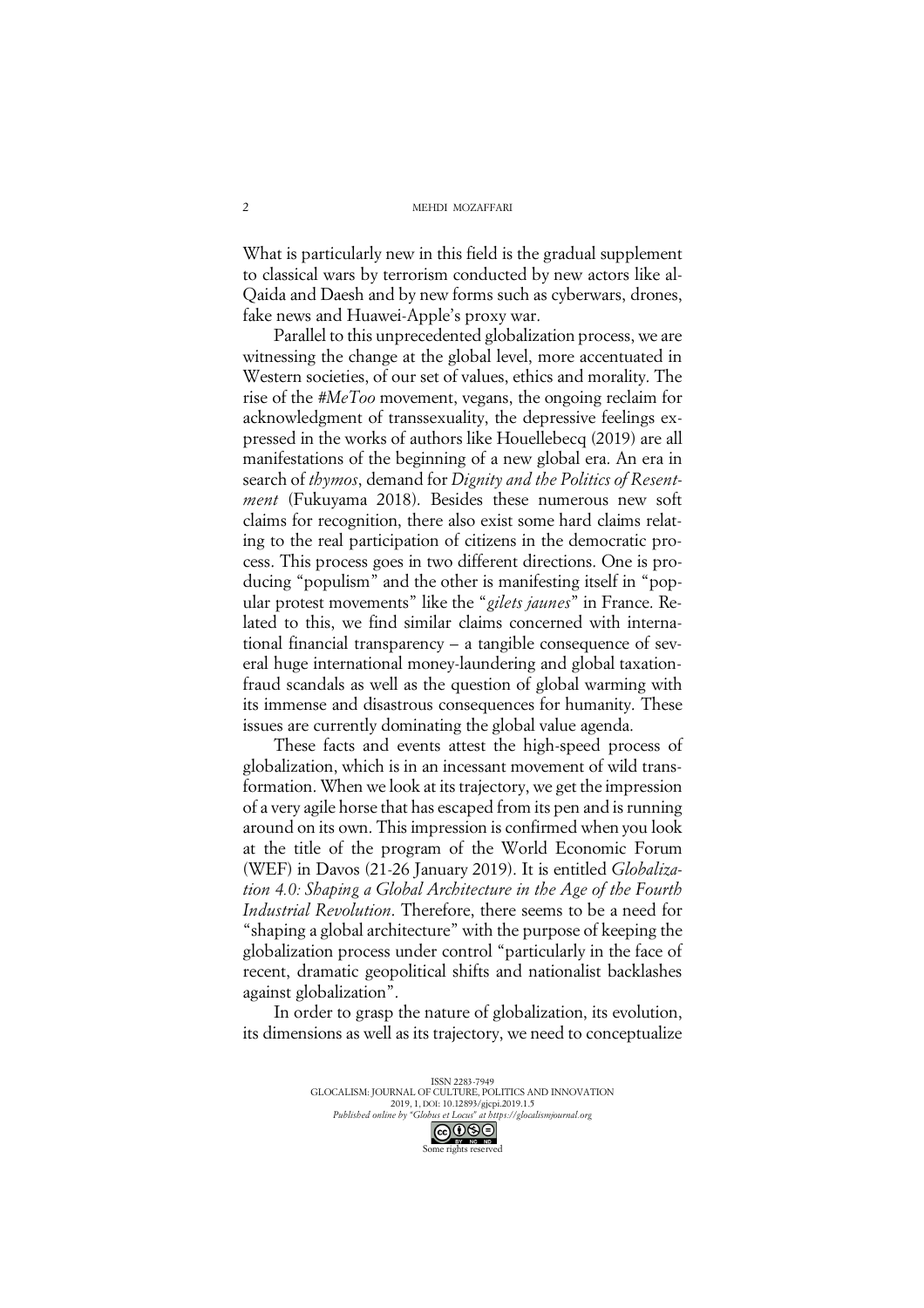it first. This will be followed by a study of civilization. What do we mean by "civilization"? What kind of relations and connections exist between globalization and civilization? And, in addition, if the world is globalized, will it then make sense that a world of various civilizations with their reciprocal challenges and hostilities will exist, side by side, with the globalized world? These are the questions that I will try to answer concisely.

## CONCEPTUALIZATION OF GLOBALIZATION

There is consensus among scholars that globalization is a fact. However, there is no consensus about its genealogy and its chronological origin. When did globalization emerge, when did it become a reality, and from which epoch can we talk about globalization as a fact?

To these questions, there are different answers. The anthropological thesis believes that the inception of globalization is not dated; it relies on the history of humankind. It started the very moment that the first human community was established. Therefore, nothing is new; we have always been living in a global world. Some scholars have established four periods of globalization: *a*) premodern; *b*) early modern; *c*) modern, and *d*) contemporary globalization (Held 2000: 414-436).

Yet for others, globalization is a *process*, which denotes a combination of globalization and fragmentation that started with the First World War, when the "war integrated some colonial economies more deeply into the international economy, fostered the enunciation of universalist (if antagonistic) ideologiesin the shape of Leninism and Wilsonianism" (Clark 1997: 7).

The Second World War "was without question, a *world* war that had an impact on human lives, economic systems, political philosophies […] and served as a catalyst for the globalizing of political ideas, none more so than the concept of human rights" (Clark 1997: 199). To Thomas Friedman, the real origin of the new era begins in November 9 1989: "when the walls came down and the windows went up" (Friedman 2007: Chapter 2, Flattener #1: 48). The event not only symbolized the end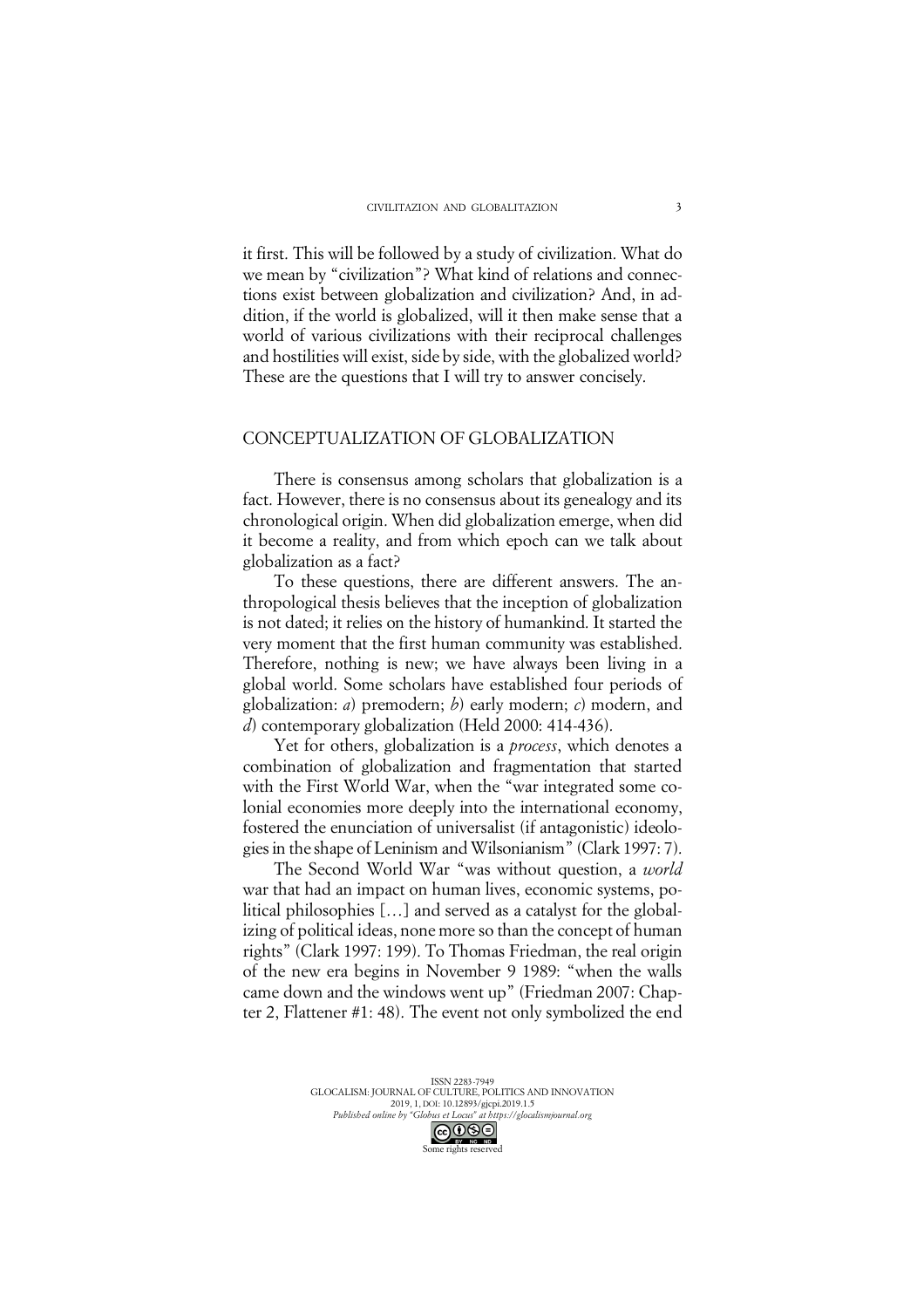of the Cold War but also allowed people from the other side of the wall to join the economic mainstream.

Continuing our path of investigation, we meet scholars who interpret globalization as an "intensification of worldwide social relations which link distinct localities in such a way that local happenings are shaped by events occurring miles away and vice versa" (Giddens 1990: 64). To Fukuyama, globalization is a *value* that puts an end to one history and marks the beginning of another; a peaceful Kantian democratic world (Fukuyama 1992). For others, globalization is an *anti-value* because of its uneven impact on and its destructive aspects related to undeveloped or semi-mature economies. Then there are those for whom globalization is an *ideology*. From this perspective, there is no alternative to globalization, which justifies "the need for repressive police and military forces to prevent destabilization of the world economy by outbursts of protest from the disadvantaged outsiders" (Cox 1996: 23).

Whatever its origins, globalization compresses the time and space aspects of social relations. Therefore, the two notions of *time* and *space* are essential to understand the concept of globalization.

Globalization is uneven. Its impact on Western countries is deeper and more visible than in other parts of the world. Yet, with regard to the means of communication in cyberspace, countries like China and Russia as well as North Korea and Iran have, in some domains, managed to surpass the Western world by using and misusing the sophisticated technical instruments.

The process is identical, however, and the differences concern only the degree and intensity of its implication. One could validly argue that the search for individual, local and national identity is not necessarily contradictory to globalization. On the contrary, the different identity claims (i.e. local, regional, religious and cultural) must be seen precisely as a means of regulation aiming to keep globalization within acceptable limits for various human communities; and also as an effort against subjugation and anonymity. In Giddens' words, it is true that globalization "pulls away" from the nation-state, but at the same time, globalization also "pushes down" - "it creates new de-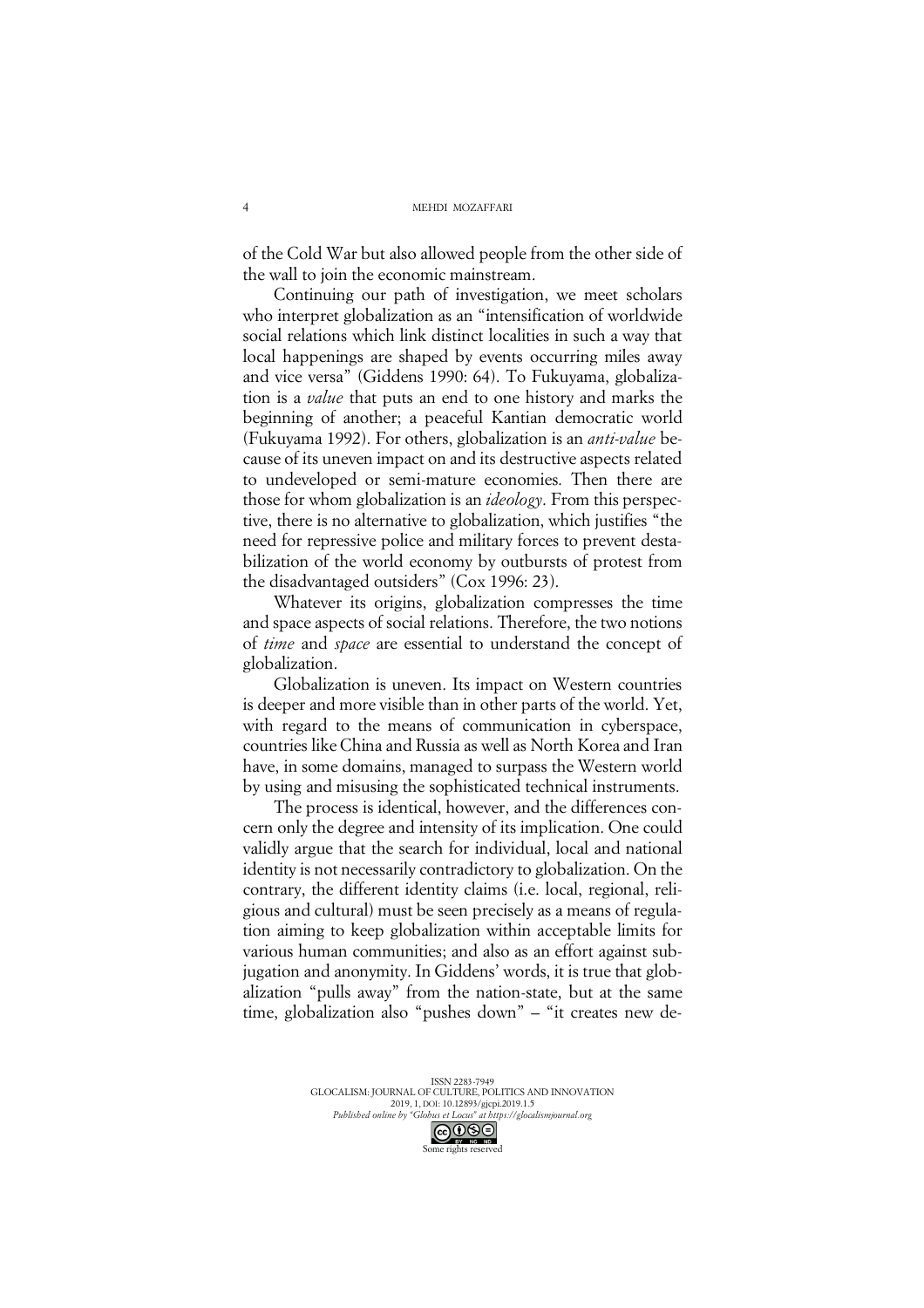mands and also new possibilities for regenerating local identities" (Giddens 1999: 31-32). The upsurge of nationalism in Scotland as well as in some other regions like Catalonia, Corsica and Kurdistan are indicative of people's attention to their own identities. At the same time, these people are becoming progressively globalized and planetary, taking positions on questions such as child labor, air pollution, gender discrimination, international money laundering, and supporting new global movements like *#MeToo*. In other words, under the process of globalization, the system of local and parochial identity and loyalty is gradually supplemented with the system of multi-identity and multi-loyalty. A phenomen that could be entitled *glocalism*.

In sum, we observe that globalization is not equivalent, identical or reducible to *internationalism* or the *intensification of interdependence*, though these are part of it. Globalization goes beyond these concepts. It implies not only the relations between states and international as well as transnational organizations, it also embraces relations between citizens worldwide, influencing their identity, language, and culture.

### THE PROBLEMATIC OF CIVILIZATION(S)

The pivotal question concerns the compatibility/non-compatibility of the current unprecedented global system with a world made up of a plurality of civilizations. In other words, can the world become vastly globalized without this having any substantial impact on civilizations? As a rule, trade will automatically increase the intensity of cultural exchanges. Trade carries along the culture of the traders. The history of humanity stands as proof of the importance of cultural exchange through trade. What is valid for traditional and primitive trade is, a fortiori, valid for a highly sophisticated system such as capitalism. Capitalism introduces profound structural transformations in a society. Capitalism requires division of labor, networks of distribution, banking systems, etc. Such transformations entail social and hence mental and cultural changes. A deep and constant implementation of capitalism in a society will shape the world vision of the people. When a global economic system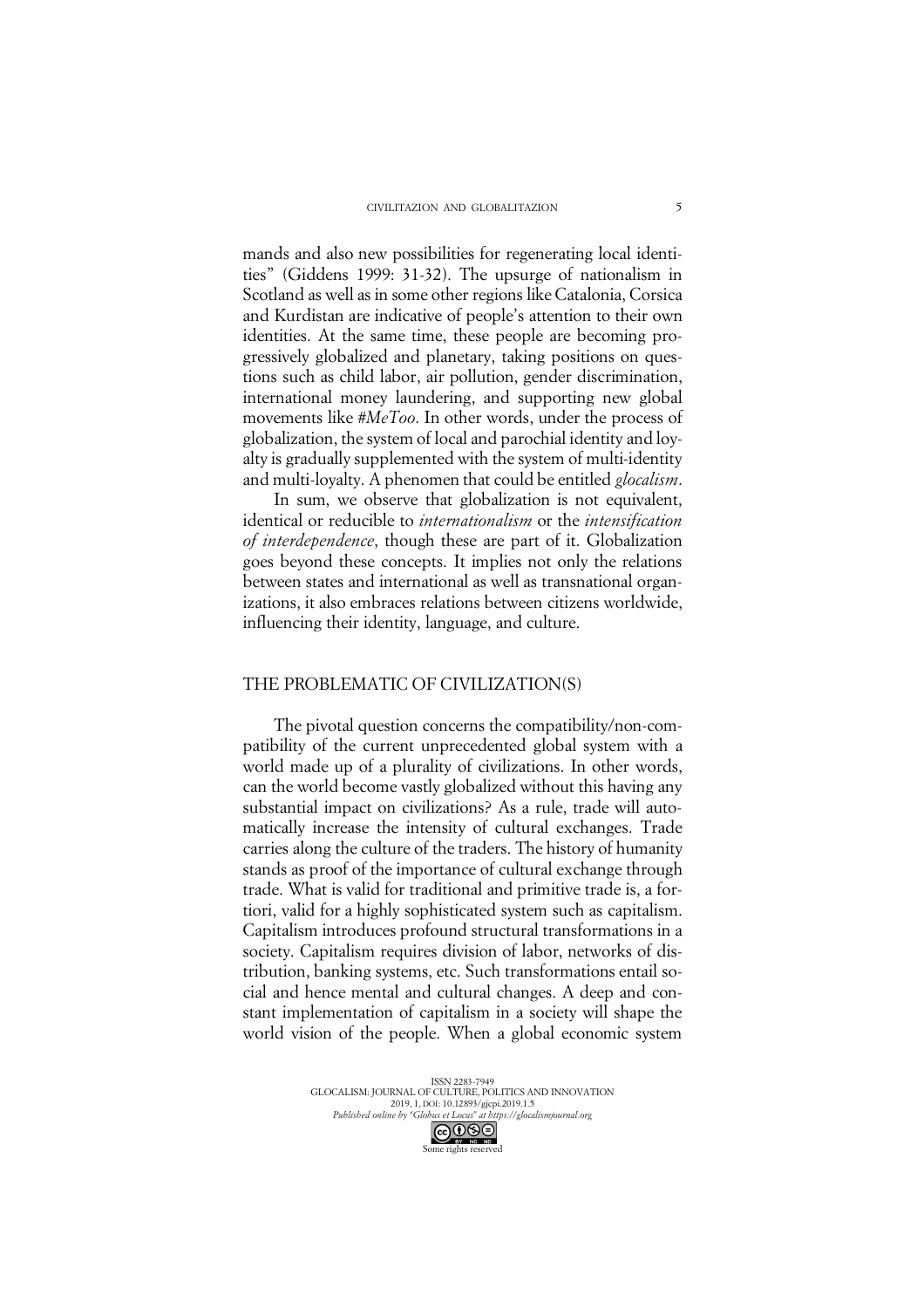MEHDI MOZAFFARI

functions through a system experiencing technological revolution, it will inevitably have an impact on the mentality and attitude of the people concerning existential questions related to life and death, conflict and co-operation, time and space. Civilization is often defined in vague and ambiguous terms such as: "the inevitable destiny of a culture" (Spengler, in Huntington 1996: 42); "the kind of culture found in cities" (Bagby 1958: 162-163); "civilizations are invisible, just as constitutions" (Toynbee 1995: 46); etc. In reality, such definitions say nothing tangible and workable about civilizations. Fernand Braudel provides us with a better definition when defining civilization as "both moral and material values" (Braudel 1995: 5). Immanuel Wallerstein, who is also skeptical about the various definitions of civilization, makes a distinction between "historical system" and "civilization". In his view, civilization refers "to a contemporary claim about the past in terms of its use in the present to justify heritage, separateness, rights" (Wallerstein 1992: 235). Despite the differences of opinion among scholars, there is at least unanimity on civilizations being broader than a single culture and larger than a group of cultures. In other words, civilization is a macro-formation composed of patterns, systems, and movements

that are again broken down into various schools and movements. The patterns are the arrangements that give the parts a relationship to one another and to the civilization as a whole, whereas systems have their own unity, regardless of whether they happen to form a part of a still larger system (Melko 1995: 30).

Therefore, the inclusion of a "historical formation" or a "material" dimension into the cultural body and memory seems indispensable, at least when the objective is a workable concept.

In my view, great and cumulative civilizations are composed of two inseparable parts. The first part is made up of an explicit world vision that may be a set of cultural systems, an ideology, or a religion, which is generally the case. The second part is a coherent political, military, and economic system often concretized as an empire or a historical formation. I define civilization as a junction between a world vision and a historical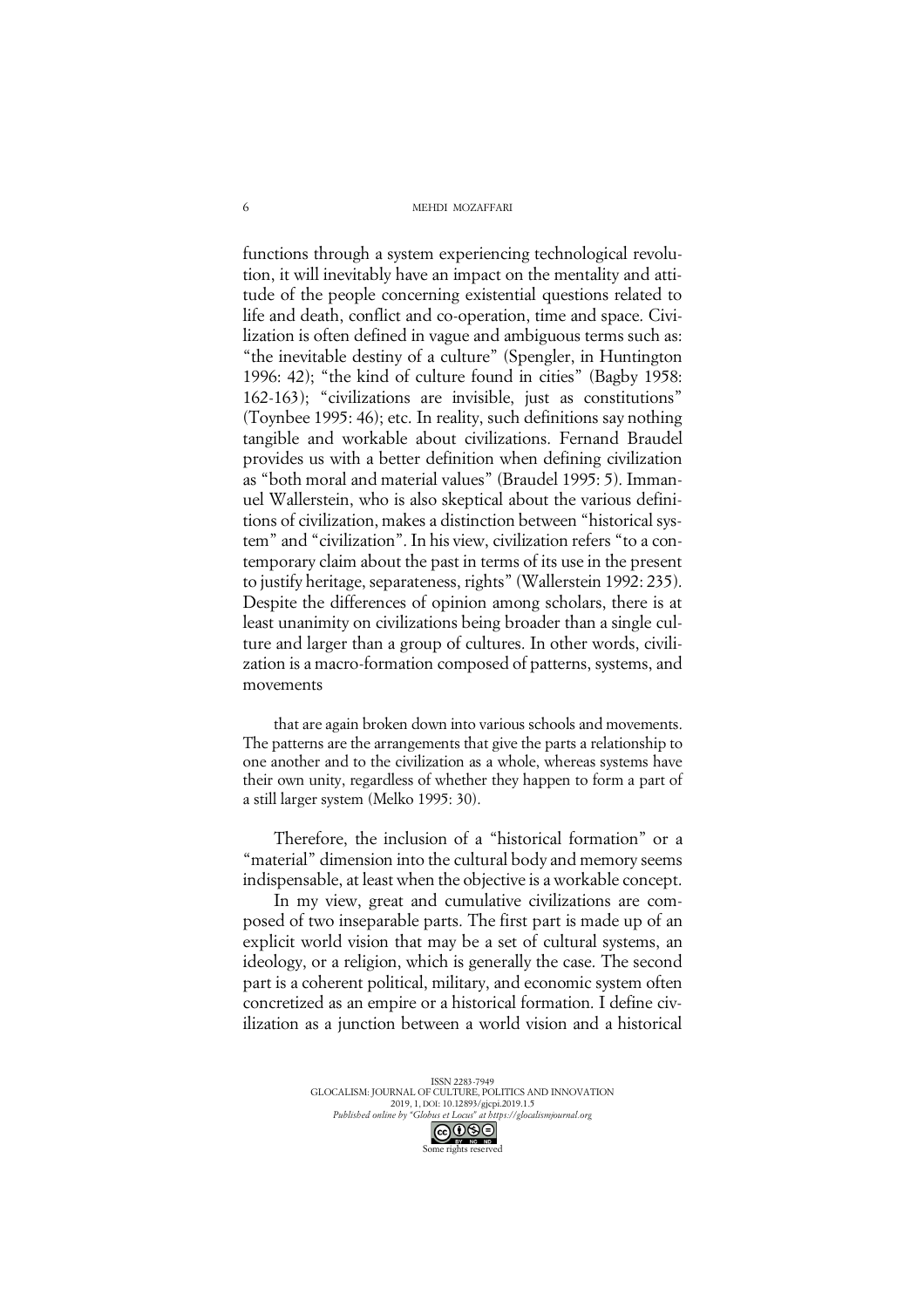formation. In other words, when a specific world vision is realized through a historical formation, this fusion is called civilization. Therefore, the constitution of a historical formation without a comprehensive world vision will shape tribes, empires, states, and other forms of political entities, but not a civilization. Similarly, when a world vision stands without a body –a "physical" shape – it is merely ideology, culture or religion and not a civilization. A real civilization is necessarily a generative entity, in its discourse (world vision) as well as in its historical formation. By way of example, an imperial institution seconded the Roman civilization with its elaborated cosmopolitan vision and the Islamic civilization with the Koran as a world vision and the Caliphate as a historical formation.

Each civilization possesses its own standard. The standard of Chinese civilization is different from the standard of Islamic civilization, just as the standard of European civilization is different from the standard of Indian civilization, etc. Put simply, the standard of each civilization represents the general culture or cultural DNA of a people in a specific period. Furthermore, the standard of civilization is the criterion determining who is "civilized" and who is "uncivilized". "Uncivilized" in one civilization may be "civilized" in another and vice versa. Weak civilizations produce only weak standards in terms of degree and scope of applicability and acceptance. There is a direct correspondence between the real power of a civilization and the extension of its standard. When one civilization becomes stronger than another civilization, its standard will prevail and become the dominant standard. The dominant standard is often imposed on others (e.g. "capitulation", "unequal treaties"), but it can also be interiorized and voluntarily accepted (conversion to a religion, "norm cascade", and adherence to democracy).

Contemporary state orientation moves roughly in the direction of capitalism and liberalism. This tendency is most immediately noticeable in the "center" of the world system (the West), but also in countries such as Russia, China, Vietnam, and Iran. However, these countries have yet to "internalize" the norms associated with the Global Standard of Civilization, but they are at the stage of pre-internalization or "norm cascade" (Finnemore 1998: 887-911). This factual observation does not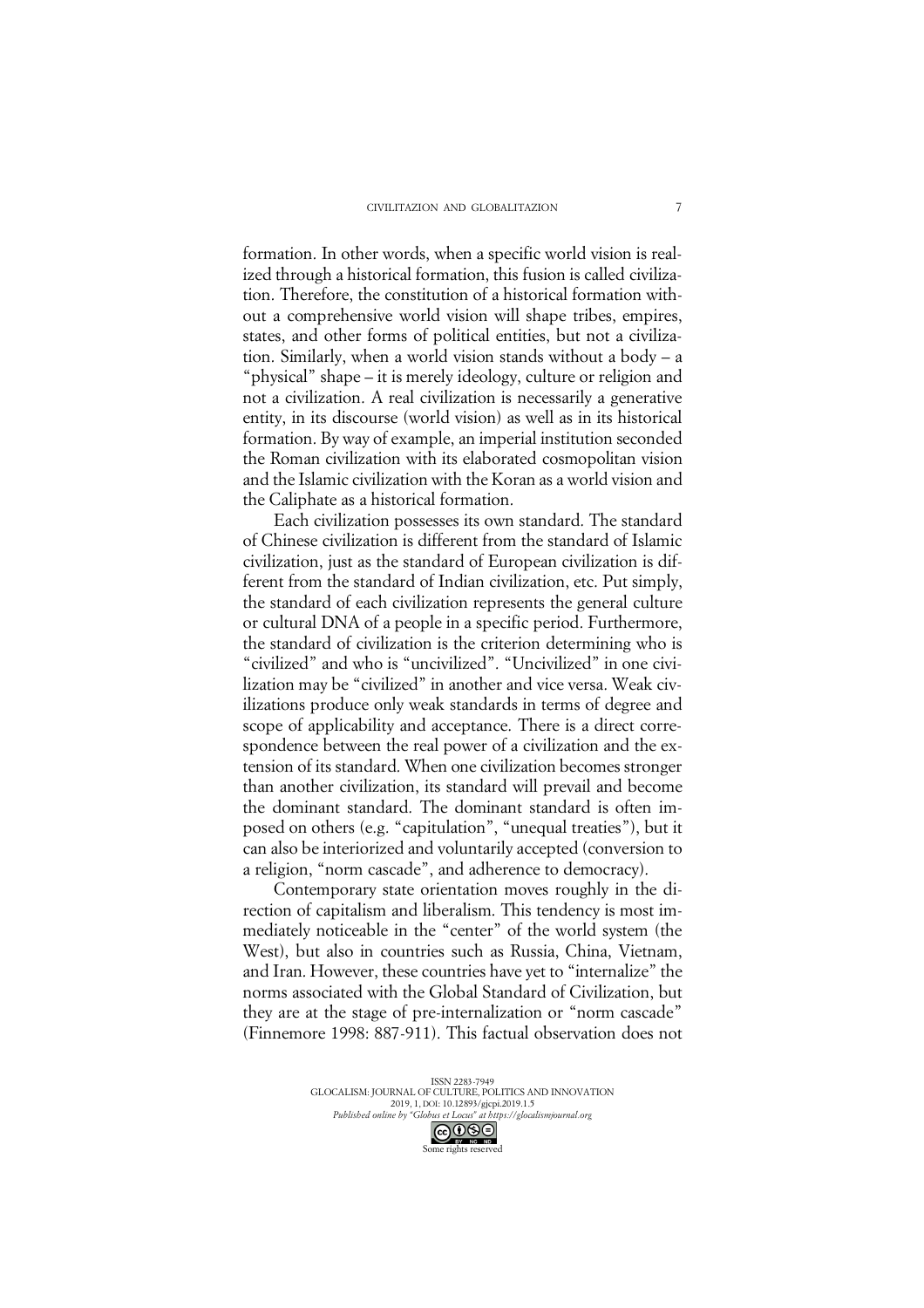necessarily imply that all these countries share the same ideas and values and have similar approaches to human rights, democracy, and liberalism. On the other hand, it is undeniable that, in a historical sense, the gap between different world visions is now as narrow as it has ever been. Two pillars of the current mega civilization remain unchallenged, and adherence to liberalism and capitalism (in various ramifications) is on the increase. In other words, globalization has considerably reduced the differences between various world visions. Not yet complete convergence, but not complete divergence either.

There is no historical evidence that the primary aim of civilizations is the establishment of internal peace. Historically, all civilizations (except the democratic civilization) have produced internal conflicts resulting in war. In fact, internal conflicts have been the main source of the decline of civilizations. In other words, a clash within a civilization has been more frequent and more damaging than a clash between civilizations. This is a general remark, valid for all civilizations including the pre-democratic Western civilization. In fact, Western civilization has been one of the most war-haunted civilizations. Here, I am not referring to the innumerable, bloody and horrifying external wars related to Western colonialism and imperialism. I refer to internal wars such as the Hundred Years' War, the Thirty Years' War (1618-1648), the Napoleonic Wars, and the First and Second World Wars. Similarly, the powerful Roman Empire could not escape its fate of division and the rise of the Byzantine Empire as a new rival. The Islamic Empire followed the same path and was divided into many parts (Abbasids, Fatimids, Seljuqs, etc.) causing its final decline as a civilization.

Now, the question is why the horrifying war history of Western civilization did not cause its decline. Why did the West become paradoxically stronger, and why is its civilization still shining, not like a dying star but as a dominant and unchallenged civilization? Which characteristics of this specific civilization make it so unique? Some Western scholars argue that Western civilization is actually in decline. Oswald Spengler represented this line after the First World War and Samuel P. Huntington raised his voice to warn of grave dangers threatening this civilization. However, if we consider the West as a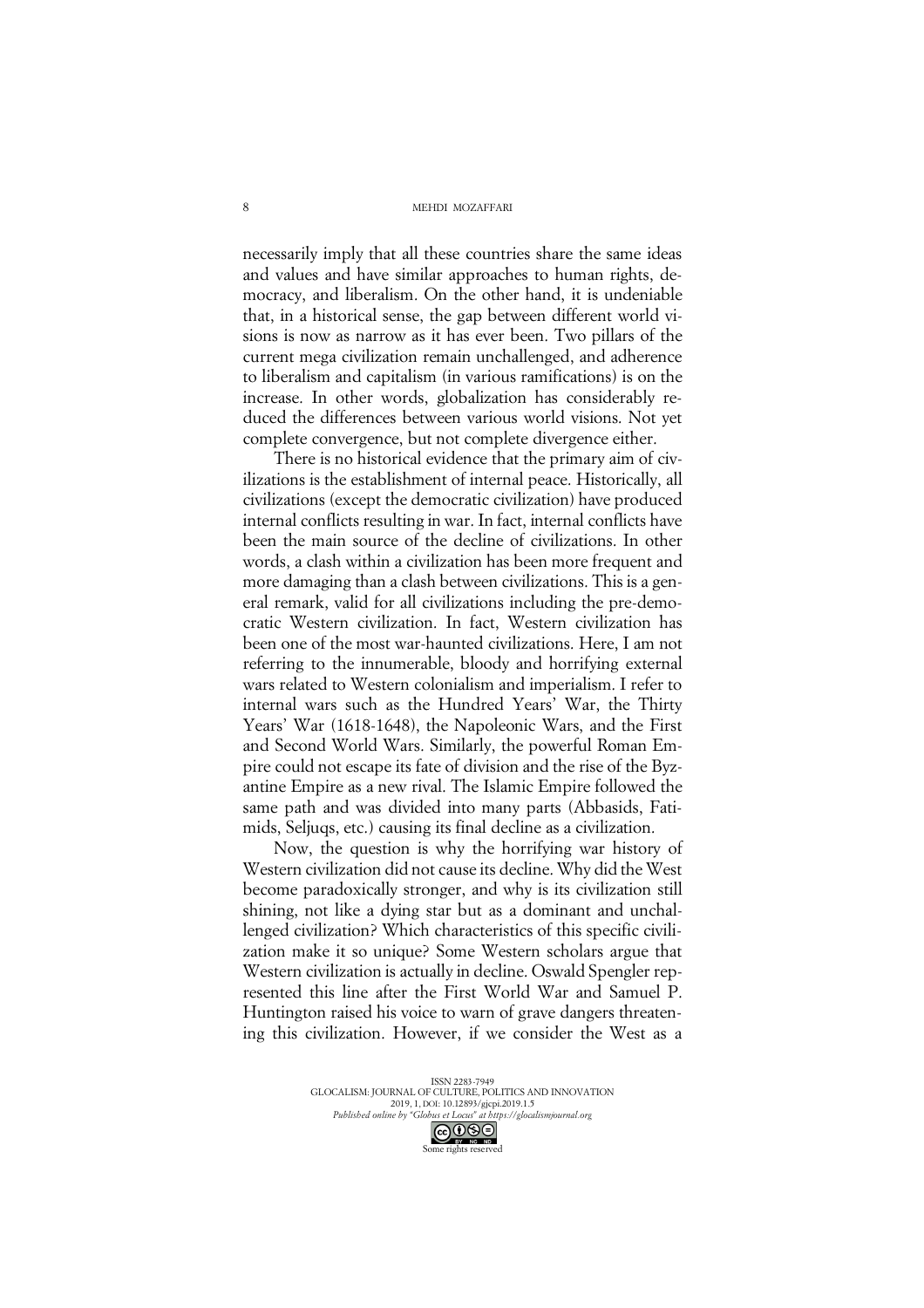whole (the USA, Europe, Canada, Australia, Japan, etc.), no serious symptoms indicate a coming decline. Nevertheless, it is true that like any other civilization, the current Western civilization could of course also be subject to decline. This has not yet happened. Essentially, because what characterizes this civilization and differentiates it from all other previous civilizations resides in the fact that Western civilization is based on liberal democracy. Based on freedom and rule by the people, it possesses crucial qualities of self-discipline and self-correction. Therefore, and despite some periodic political crises and social tumult, "in established democracies[…] given the nature of the political culture and the strength of democratic institutions, liberal democracy is likely to exhibit a considerable resilience in the face of rising populist threats" (Öniş 2017: 33). There is neither a tangible sign indicating China's possible return to Maoism, Russia's to Stalinism, Vietnam's to the Hô Chi Minh era, or even Iran's to the Khomeini era. On the contrary, numerous indicators show that these countries intend to pursue policies of reform, though in a zigzag trajectory. Therefore, the rise of an Islamic world empire, based on Koranic values (Mozaffari 2017) or a Chinese civilization, based on a communist one-party system seem inconceivable in a foreseeable future. The challenge in the future will more likely be about the mechanism of supervision on immense accumulated power and wealth in the hands of a few non-state empires like Amazon, Google, Apple, Huawei, and Samsung rather than the fear of the rise of a new totalitarian civilization.

## **CONCLUSION**

Globalization has a very destructive aspect: It generates anonymity, reduces individual cultures to a common denominator, and standardizes identities. However, it is also a unique opportunity to promote communication and understanding between people of various cultures and encourage their mixing. From this perspective, there is no clash between civilizations, for the simple fact that since the information technology revo-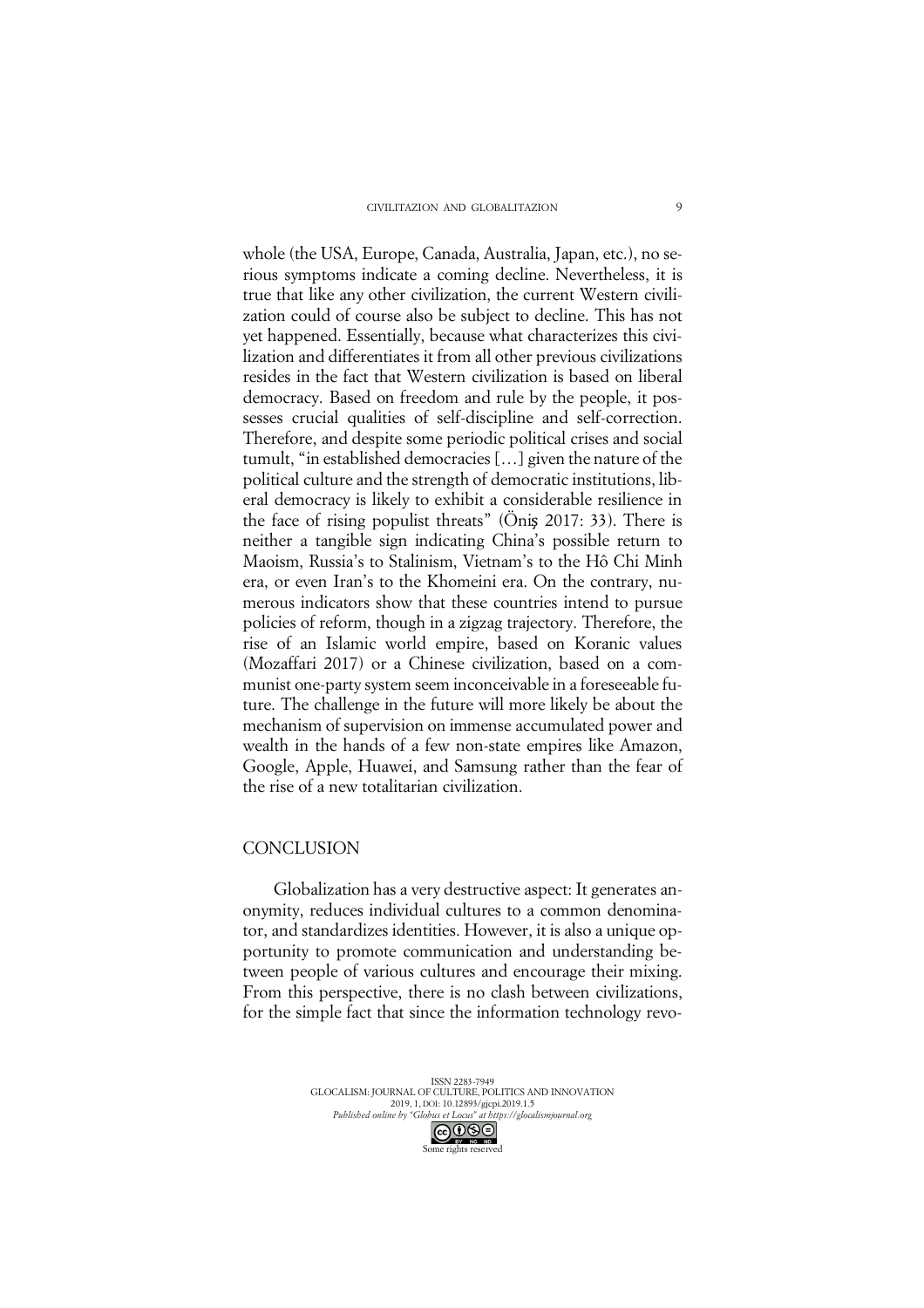MEHDI MOZAFFARI

lution and the restructuring of capitalism have induced the networking society, the very existence of different and multiple civilizations is questionable. In fact, the idea of the existence of different and multiple civilizations side by side, and/or against each other, belongs to the pre-technological revolution period where, in the absence of the modern and sophisticated worldwide communication and information networks, contact between different civilizations occurred sporadically and by war and voyages. In the present time, there are no clashes between civilizations: Civilization, of course, in the terms defined in this study. Unless we define civilization purely in terms of culture, abstracting it from its hard elements: political, economic, and military power. If there are clashes, these are going on between different "standards of civilization" and not between civilizations, since there exists only one global civilization, currently dominated by Western civilization.

There is a permanent interaction between the trend of globalization and the rising claims for recognition of personal and collective identities. These two trends do not run parallel to each other. They are crossing each other permanently. Globalization provides a sophisticated technology that permits individuals and collectivities to take *selfies*. Cultural, artistic, ritual and culinary selfies. Never has humanity had so much information about each other's identities as today. It is noticeable that, for the first time in history, the formation of super-text and meta-language integrate written, oral, and audio-visual means of human communication into the same system. In this way, much action/interaction occur via the internet, creating at the same time an almost common terminology and rules that must be respected for the purpose of the continuation of the new system (the Web). The new common terminology and common rules will progressively create a new culture (the "Web Culture") shared by individuals and groups belonging to different conventional cultures. The problem therefore is not so much the trend of globalization. The problem is rather the management of the extraordinary amounts of information flows. How do we choose between them, and how do we escape from them? That is the question.